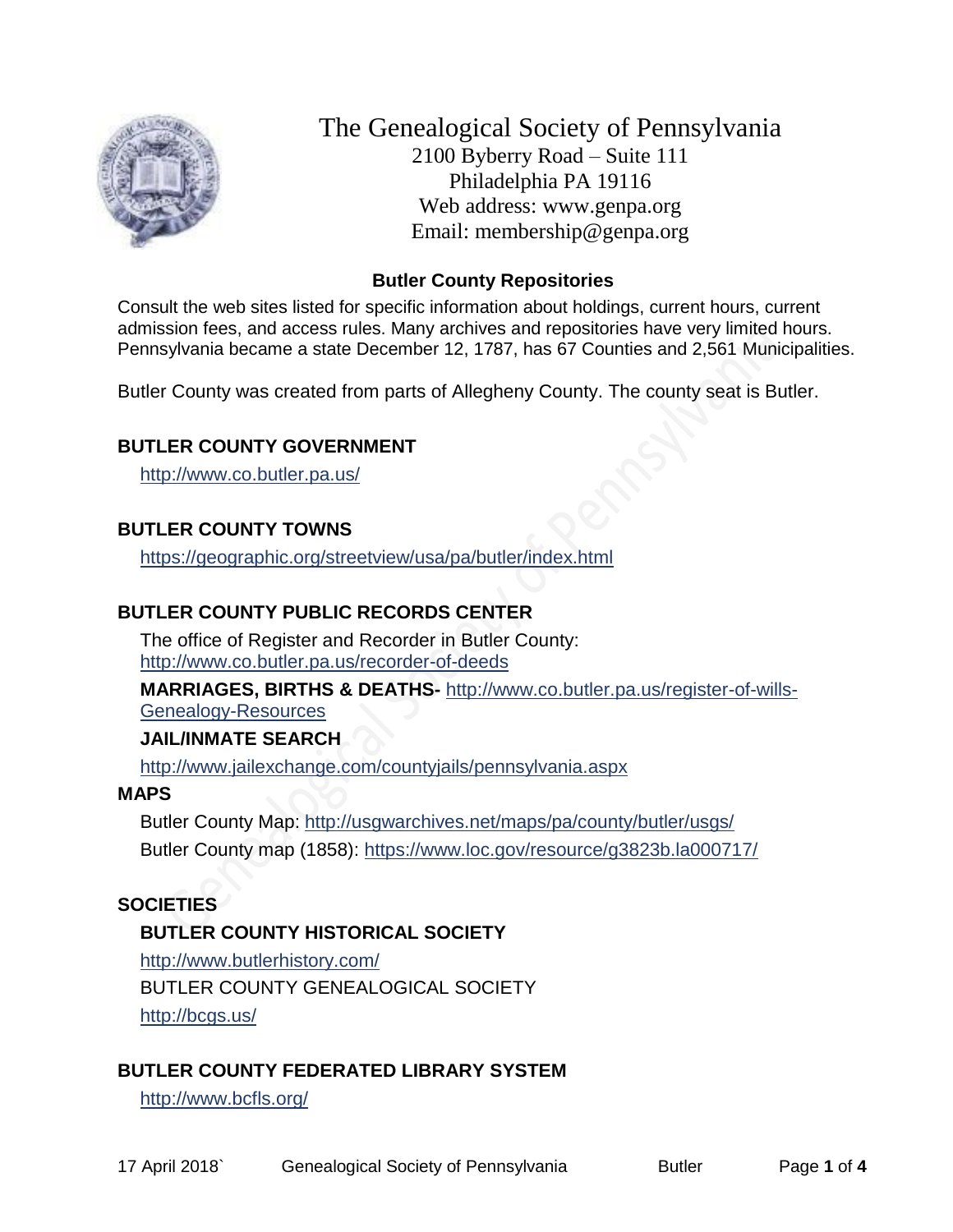## **RESOURCES**

- **Genealogical Society of Pennsylvania GSP** [http://GenPA.org](http://genpa.org/) **GSP Research** <https://genpa.org/research/>
- PAGenWeb Butler County <http://usgwarchives.net/pa/butlerz.html>
- Obituaries –
- LDS <http://ldsgenealogy.com/PA> [http://www.newspaperobituaries.net/pennsylvania/butler\\_county\\_obituaries.htm](http://www.newspaperobituaries.net/pennsylvania/butler_county_obituaries.htm)
- County Newspapers
	- o *Butler Eagle* <http://www.butlereagle.com/>
	- o *The Cranberry Eagle* <http://www.thecranberryeagle.com/>
- **Random Acts of Kindness** <https://www.raogk.org/>
- **Family Search LDS:** <https://familysearch.org/>Free site but does require a login Collection List <https://familysearch.org/search/collection/list> [https://www.familysearch.org/wiki/en/Butler\\_County,\\_Pennsylvania\\_Genealogy](https://www.familysearch.org/wiki/en/Butler_County,_Pennsylvania_Genealogy)
- **Collections at the Historical Society of Pennsylvania HSP**  <http://hsp.org/collections>
	- HSP is membership based and there is a fee 1300 Locust Street, Philadelphia, PA 19107 215-732-6200 ext. 235 or [membership@hsp.org](mailto:membership@hsp.org)
- **RG-47. RECORDS OF THE COUNTY GOVERNMENTS** Guide to African American Resources at the Pennsylvania State Archives <http://www.phmc.state.pa.us/bah/aaGuide/AA-RG-47.html>
- **National Archives of Philadelphia** (**NARA**) Mid Atlantic Region: [http://www.nara.gov/research\\_rooms/mid\\_atlantic/](http://www.nara.gov/research_rooms/mid_atlantic/) **Records Request Process**

National Archives 14700 Townsend Road Philadelphia, Pennsylvania 19154-1096 Telephone: (215) 305-2044 Fax: (215) 305-2038 E-mail: [philadelphia.archives@nara.gov](mailto:philadelphia.archives@nara.gov) <https://wwwarchives.gov/philadelphia>

## **Naturalizations: NARA**

Pennsylvania: Philadelphia, 1790-1991; Pittsburgh, 1820-1979; Erie, 1940-1972; Scranton, 1901-1990; Wilkes-Barre, 1943-1972; Williamsport, 1909-1913; and Harrisburg, 1911-1917

## **MILITARY**

The National Archives at Philadelphia (**NARA**), through its partners Ancestry.com and Fold3.com, provides access to records relating to the military service of individuals from the American Revolution through World War II. Please note that Official Military Personnel Files from World War I to the present are held by the National Archives at St. Louis. <https://www.archives.gov/st-louis>

World War I and World War II, Fourth Enumeration Draft Cards can also be accessed through our partner sites. In addition, Records of the Selective Service System, 1940- 1969, for individuals from Delaware, Maryland, Pennsylvania, Virginia, and West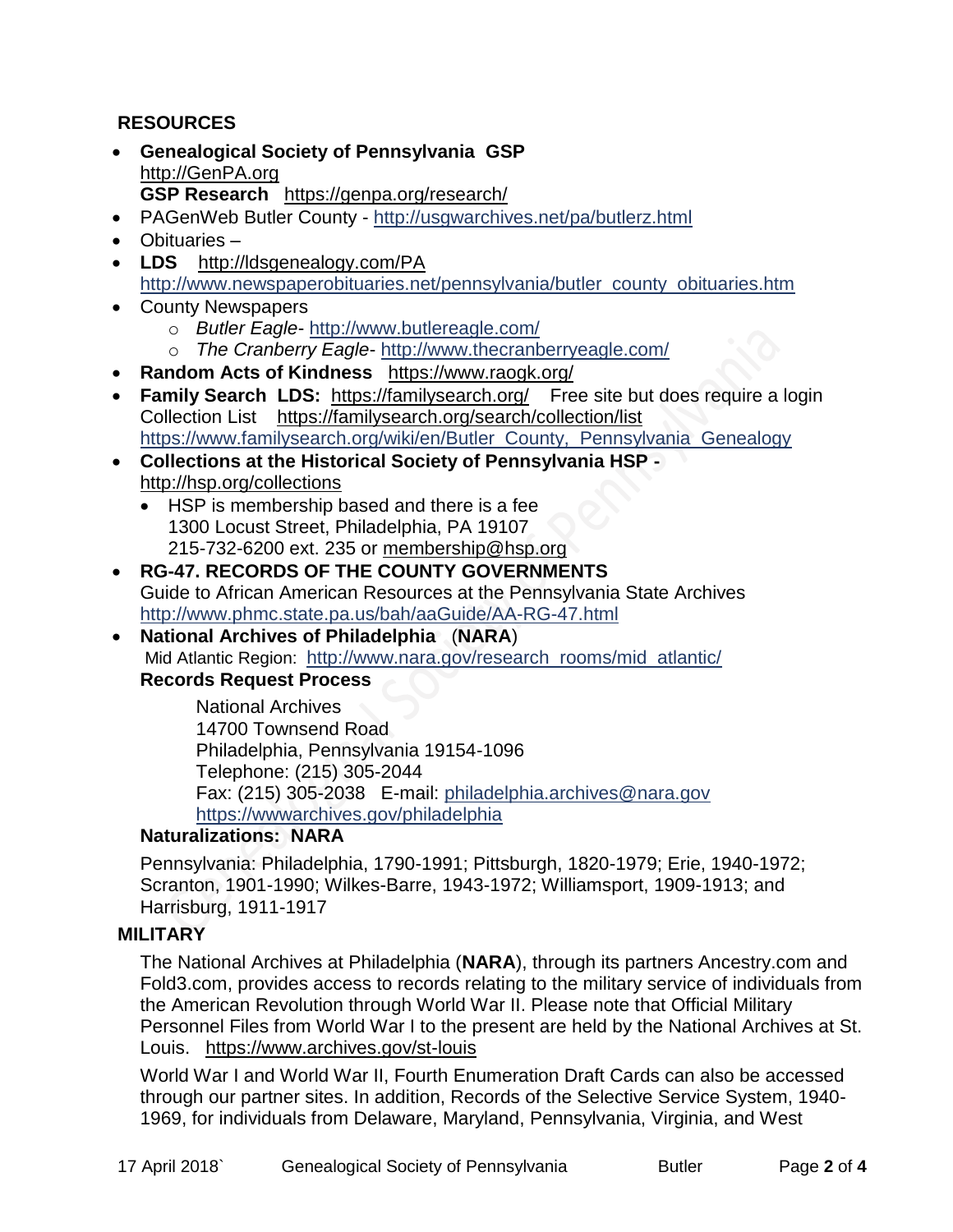Virginia are available from the National Archives at St. Louis. Copies of World War I draft cards can be requested from the National Archives at Atlanta [\(Atlanta.archives@nara.gov](mailto:Atlanta.archives@nara.gov) ).

For information on obtaining World War II era and later draft cards, please see <http://www.archives.gov/st-louis/archival-programs/other-records/selective-service.html> <https://www.archives.gov/philadelphia/public/family-history.html#military>

## **Pennsylvania Military Records Research Guide**

<https://www.raogk.org/pennsylvania-genealogy/pa-military-records/>

## **Probate – Wills Administrations**

Probate records may include Person's exact death date, Names of the family members, Family relationships, Names of spouses of children, Residences, Adoption or guardianship of minor children or dependents, Worth of the property and land holdings, Evidence of occupation, religion, or military service

**Family Search:** Pennsylvania Probate Records, 1683-1994 <https://familysearch.org/>

This collection includes probate records created in Pennsylvania counties. The records include wills, estate records and indexes.

## **State of Pennsylvania Vital Records**

The **Pennsylvania State Archives** collects, preserves and makes available for study the permanently-valuable public records of the Commonwealth, with particular attention given to the records of state government.

Mailing address: 350 North Street Harrisburg, PA 17120 Email: Email PA State Archives Phone: (717) 783-3281

GPS address: 801 North 3rd Street Harrisburg, PA 17102 Coordinates: 40.266080, - 76.886053

# **BIRTH CERTIFICATES**, 1906-1910

The Division of Vital Records (DVR) maintains birth records that occurred in Pennsylvania from 1906 to the present.

For information on public records (births occurring from 1906 to 1910), click on Pennsylvania State Archives <http://www.phmc.pa.gov/archives/Pages/default.aspx>or our Genealogy page.

[http://www.health.pa.gov/MyRecords/Certificates/Genealogy/Pages/14125.aspx#.WNvL](http://www.health.pa.gov/MyRecords/Certificates/Genealogy/Pages/14125.aspx#.WNvLKfkrJHY) **[KfkrJHY](http://www.health.pa.gov/MyRecords/Certificates/Genealogy/Pages/14125.aspx#.WNvLKfkrJHY)** 

# **Death Certificates**, 1906-1965

Original birth certificates for 1906-1910 and death certificates for 1906-1965 are available at the State Archives. Digital copies of the 1906-1908 birth certificates and the 1906-1963 death certificates may be found on Ancestry.com. Pennsylvania residents can access these records free of charge through Ancestry.com Pennsylvania. A free account can be created.